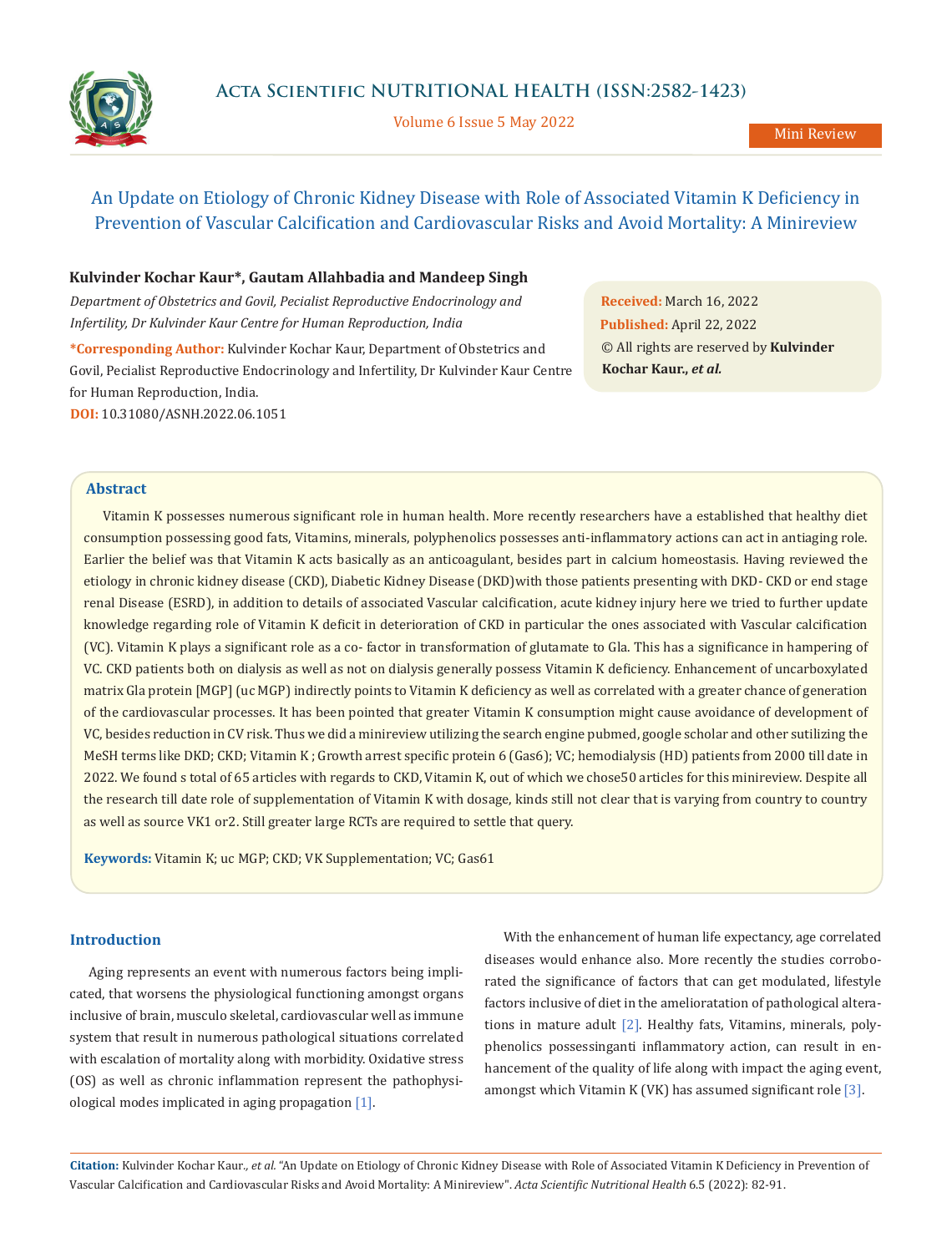It is well that known that VK is implicated in the generation of certain blood clotting factors (k for coagulation in german). VK is a fat soluble family of constituents possessing a chemical structure that is shared, a 2, methyl, 4- naphthoquinone ring along with an aliphatic side chain possessing variability. This aliphatic side chain gets differentiated into 2isoforms VK 1 or phylloquinine (PK), Vitamin K2 (VK 2) or generally known as menaquinone (MK). MK is existent in numerous structure that might be differentiated by the number of isoprenyl units along with saturation in the side chain (MKn)where n represents the number of isoprenyl units [4]. Utilization of these compositions get reciprocally right through this manuscript in case of this Vitamin (Figure 1) [5].



**Figure 1:** Courtesy ref no-5-Vitamin K chemical structures. Vitamins K1 (VK1), K2 (VK2), and K3 (VK3) share the naphthoquinone ring; VK1 has a phytyl sidechain; VK2 has a sidechain with a varying number of isoprenyl units; VK3 has no sidechain.

The commonest, source for the dietary PK are green leafy vegatables (like collards tunip, broccoli, spinach, kale), 70-700μg/100g along with different fruits (like dried prunes, kiwifruit, avocado, blueberries, grapes)-15-70 μg/100g, along with certain nuts (pine nuts, cashews, piostachio) 10-75 μg/100g [6]. Conversely the major sources of VK 2 are fermented foods, cheeses, eggs as well as meat [7].

 Despite, the dietary PK in vegatables represents the major sources of the VK 2 consumption (80-90%), just 5-10% absorption takes place while MK's are obtained from dairy products, get practically totally absorbed. PK, having tight binding with chloroplasts in addition to PK that gets digested with certain phytochemicals (like saponins, tannins, fibers, phylates) observed in pulses possesses lesser bioavailability in human. Despite, PK obtained from collards as well as broccoli possesses greater bioavailability in contrast to PK from spinach [8].

VK 1 or VK 2, both have received recognition for acting as co factor for enzymes γ-glutamyl -carboxylase (GGCX) that causes transformation of glutamic acid (Glu) to a new aminoacid γ-carboxy glutamic acid (Gla), in a VK dependent proteins (VKDPs)fashion at the time of their bio generation [9]. Carboxylation is the requirement, of VKDPs for getting biological activation, as well as the negatively charged γ-carboxy glutamic acid residues possessing a greater rapport for the positively charged calcium ions [10].

Classification of VKDPs is feasible as hepatic as well as extrahepatic. The hepatic VKDPs are generally implicated in blood coagulation. The extra hepatic VKDPs conducted variation of actions, osteocalcin (OC), regulation of bone generation along with mineralization, the matrix Gla protein (MGP) acts by robust hampering of vascular calcification (VC) nephrocalcin is implicated, in kidney functions, the Gla protein growth arrest specific protein (Gas6) in the generation along with differentiation of nervous system [11]. Furthermore, certain extra hepatic VKDPs (proteinC as well asS) hamper coagulation by inactivation of particular coagulation factors essential for the formation of blood clots [12] see figure 2 [24].



**Figure 2:** Courtesy ref no-24-The vitamin K cycle and action. VKAs-vitamin K antagonists, VKDPs-vitamin K-dependent proteins, Glu-glutamate, Gla-γ-carboxyglutamate, KH2-vitamin K hydroquinone, KO-vitamin K.

**Citation:** Kulvinder Kochar Kaur*., et al.* "An Update on Etiology of Chronic Kidney Disease with Role of Associated Vitamin K Deficiency in Prevention of Vascular Calcification and Cardiovascular Risks and Avoid Mortality: A Minireview". *Acta Scientific Nutritional Health* 6.5 (2022): 82-91.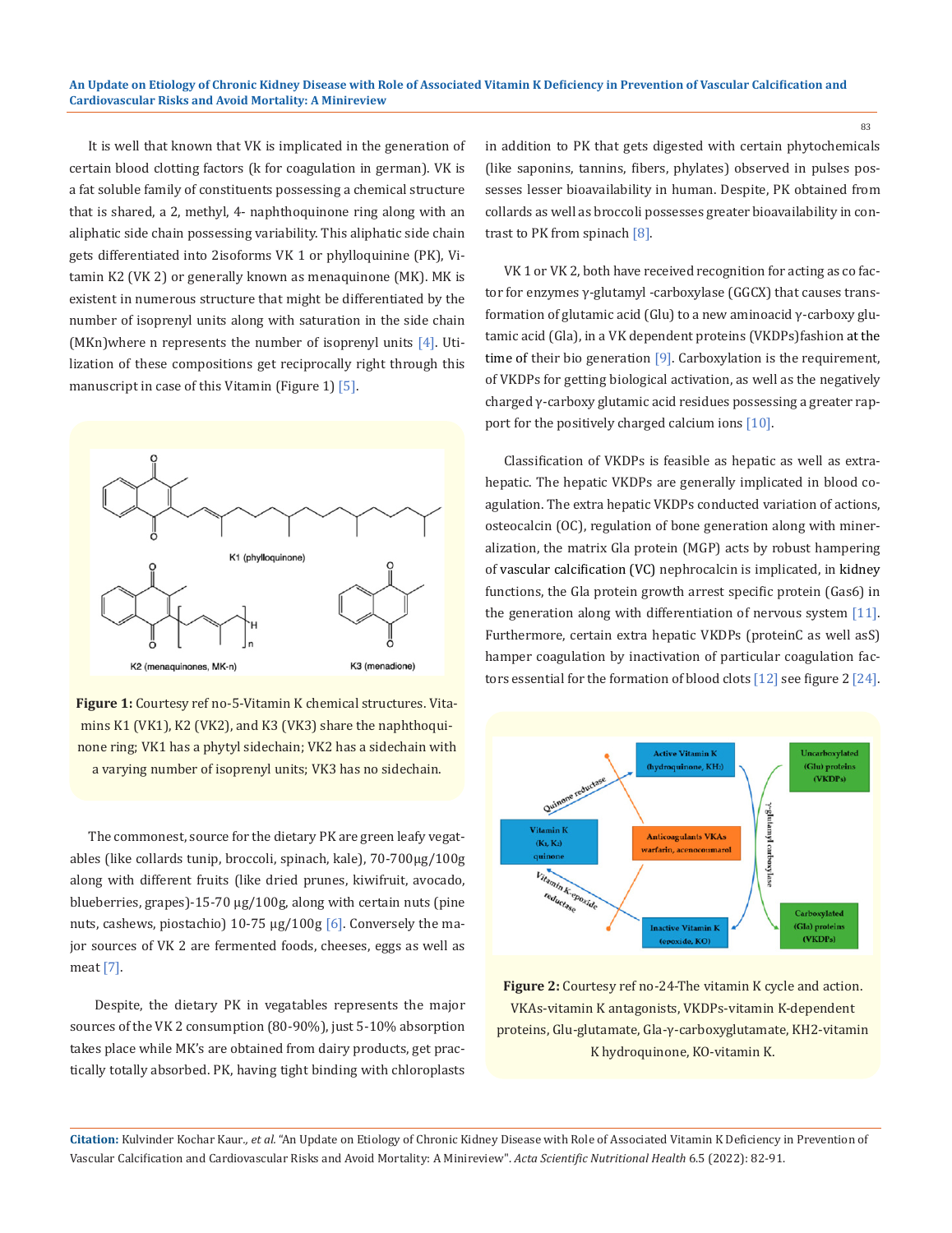More recently an innovative part of Vitamin K has been documented in the form of an antioxidant along with anti inflammatory substance that is independent of GGCX co factor action  $[13]$ . The antioxidant characteristics are dependent on the protection effect against the oxidative cellular injury along with cell demise by i) direct Reactive oxygen species (ROS) uptake  $[13]$ , ii) the restriction of free radicals intracellular accrual  $[14]$ , in addition to iii) hampering of 12-lipoxygenase [15].

Research established, that VK further possesses anti inflammatory effect, a key part in variabile chroic aging diseases [16]. VK causes hampering of nuclear factor κB (NFκB) as well as hence causes reduction of generation of proinflammatory cytokines 13]. It has a significant along with inverse correlation with the unique biomarkers along with inflammatory events injury in view of its anti inflammatory actions [17]

The reference consumption/day of VK is dependent maximum on bleeding correlated studies, besides variation as per country. US Guidelines advocated 90 as well as120μg for women along with men respectively, whereas in United Kingdom it was  $1 \mu g/kg/d$  [8]. Nevertheless, these advocated concentrations are not enough for the induction of total carboxylation of all the VKDPs. Just MK -7 possessing greater bioavailability along with longer half life, corroborated that they possessed the capacity of  $\gamma$  carboxylation of extrahepatic VKDPs whereas at the present advocated concentrations of, PK along with MK -4 have been demonstrated, to result in reduction of  $\gamma$  carboxylation of VKDPs [18].

Dependent on the determined dietary intake, PK contributes to50%, MK -4 to10% along with MK -7. -8, -9 for40% of the full VK absorption [19]. VK gets absorbed from the small intestine in view of it being a fat soluble Vitamin, in the existence of fat in the diet. A vital modulator of intestinal VK absorption is Niemann Pick C like1 (NPCiL1) protein, that is what causes transportation of cholesterol along with phytosterol by the observation of the transporter that is present in the erythrocytes as well as hepatocytes [20]. Subsequent to the absorption, PK transportation to the liver occurs, besides other tissues, Its utilization might occur without any alteration or it might get metabolised by some kinds of microbiota into VK2 or into menadione in the human intestinal cells. Partially menadione gets converted to MK -4, that is the predominant MK kind in case of animal tissues [rev inref 5]. as well as Nevertheless, tissue particular VK spread ways. observation of PK in all tissues with comparatively greater concentrations in the liver, heart, however lesser in brain, lung along with Kidney. in contrast to PK, MK 's apparently are of greater significance with regards to extrahepatic tissues [rev inref 5]. MK concentrations were greater in brain as well as Kidney, lesser in liver, heart, along with lung. The escalation of MK concentrations in brain pointed that this K Vitamin is the active kind of VK in this area [2]. escalation of validation has recommended that MK -4 possesses numerous biological effects, inclusive of facilitation of growth factor of neuron like cells modulation of apoptosis in different Cancer cells, regulation of glucose homeostasis [rev inref 5]. In the central nervous system (CNS), MK -4 causes regulation of the actions of proteins implicated in renewing of tissues, regulation of cell growth, myelination, mitogenesis, chemotaxis, neuro protection [rev inref 5]. The medium along with long side chain of MK's were removed mainly from liver samples [rev inref 5]. Both MK -4 as well as MK -7 resulted in enhancement of collagen formation along with Bone mineral density, thus facilitation of Bone quality as well as strength [13]. Since VK 1, MK -4 as well as MK -7 possess unique bioavailability along with biological effects, their advocated amounts need to be decided dependent on their comparative effects [rev inref 5].

With the advocated dietary consumptions are dependent on their dosage needed for avoidance of bleeding innovative results pointed that the advocated amounts requirement is with regards to intake of VK has to be established [rev inref 5]. As bioavailability from foods along with endogenous formation of VK are less, VK supplementation needs to be taken into account for numerous chronic disorders in particular amongst older individuals [rev inref 5].

Despite, numerous publications advocated the greater advantageous actions of VK in numerous chronic disorders, it is tough to detail the supplementation amounts. However, numerous preclinical in addition to clinical studies corroborated the safety of VK intake. In numerous studies greater dosage in contrast to the determined dietary consumption did not demonstrate any toxicity in case of experimental animals [rev inref 535]. In case of clinical studies considerably high dosages of MK -4 got utilized for the therapy of osteoporosis with no adverse actions [rev inref 5].

Having reviewed the etiology of in Chronic Kidney Disease (CKD) along with Diabetic Kidney Disease (DKD)with those patients pre-

**Citation:** Kulvinder Kochar Kaur*., et al.* "An Update on Etiology of Chronic Kidney Disease with Role of Associated Vitamin K Deficiency in Prevention of Vascular Calcification and Cardiovascular Risks and Avoid Mortality: A Minireview". *Acta Scientific Nutritional Health* 6.5 (2022): 82-91.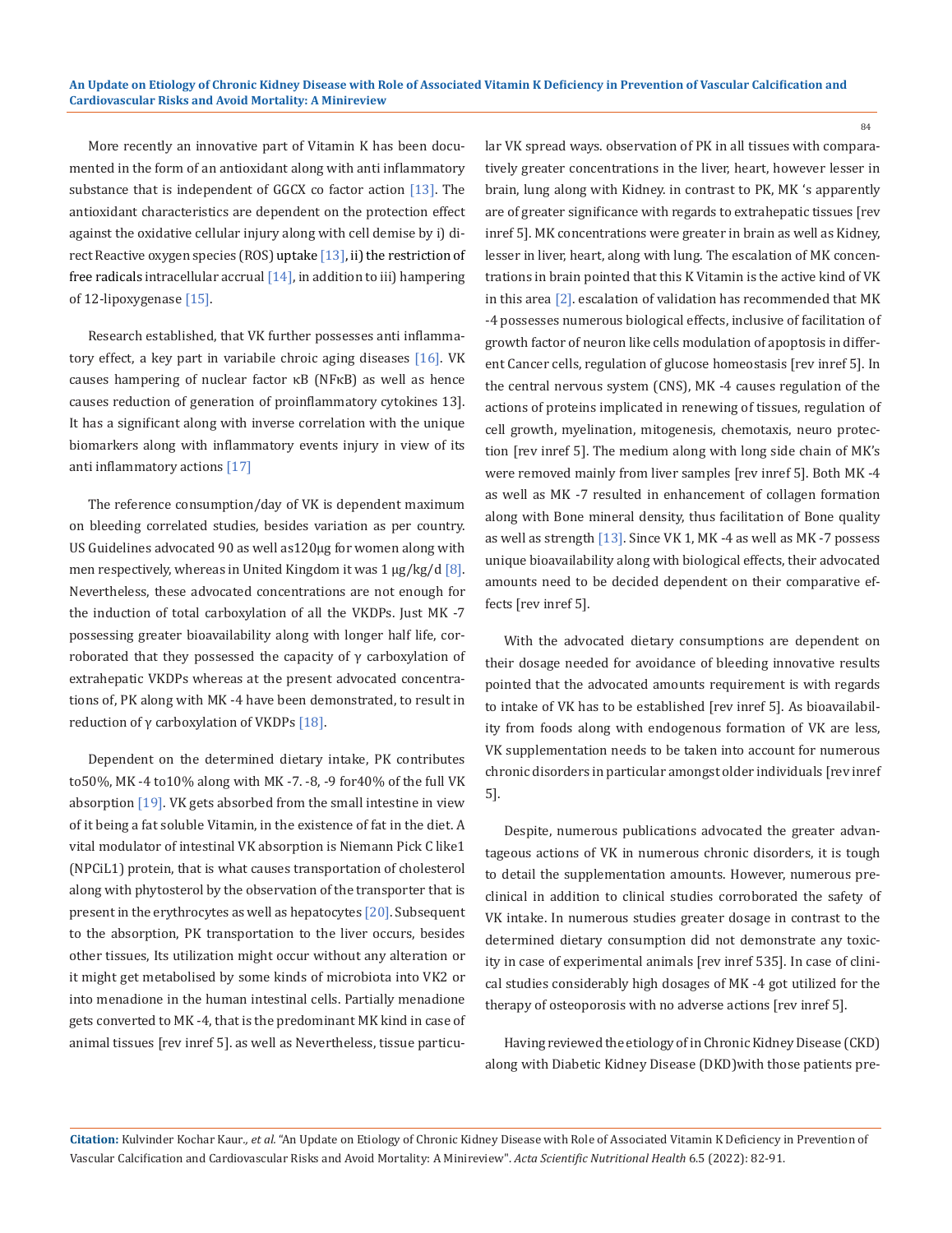senting with DKD- CKD or end stage renal Disease (ESRD), in addition to details of associated Vascular calcification, acute kidney injury [21-23], here we tried to summarize the proof with regards to VK for avoid of age correlated in mature adults, besides specifically concentrating of role of Vitamin K in cardiovascular disease (CVD) along with renal actions diseases as well as enhancement of effectiveness of certain medical treatments.

## **Vitamin K, risks correlated with cardiovascular as well as vascular calcification**

Deficiency of VK represent an in dependent anticipator of cardiovascular disease (CVD) along with supplementation of Vitamin K might slow this event as well as result in avoidance of Atherosclerosis along with CVD in addition to stroke [5].

Vascular calcification (VC) represents a dynamic event where the promoters along with inhibitors of calcification participated while currently no specific treatment is existent  $[5,25]$ . The mode of this event implicated matrix Gla protein (MGP), that possesses the maximum robustness of hampering arterial calcification that is a part of the Gla possessing proteins alias Gla-rich protein (GRP) [18,25-27,29] are based on Vitamin K that is a co- factor for the transformation of glutamate into Gla [29]. MGP represents a small protein that possesses a molecular weight of12 kDa, that possesses 84 amino acids, 5 glutamate (Glu) as well as 3 serine residues  $[16]$ . MGP liberation takes place from Chondrocytes, arterial medial vascular smooth muscle cells (VSMC), fibroblasts along with endothelial cells [25-27,31]. MGP results in hampering arterial calcium (Ca<sup>2+)</sup>. Furthermore, it can get directly correlated with the Circulating calcium molecule along with hydroxyapatite crystals which are existent in the vessel wall generating inactive complexes [29].

MGP liberation takes place in its inactive state with its activation occurring by a VK based carboxylation that is essential for a robust hampering action on calcification [5,28]. Binding of active MGP takes place to calcium with high harmony along with hampering the event of elastic fiber injury as well as VC [5,28]. Noticeably, MGP is the lone existent factor that is possessing the capacity of reversal of the event of  $VC$  [5]. Considerable basis was seen amongst deficiency of VK along with enhancement of uncarboxylated VK- based protein amounts in addition to hepatic protein whose induction takes place by Vitamin K absence-II (PIVKAII) along with extra hepatic dephosphorylated uncarboxylated matrix Gla protein (dp-ucMGP)  $[5]$ . The observation was that VK impacts the plasma amounts of dp-ucMGP along with the robustness of VC, cardiac function as well as long term mortality [5]. An independent correlation was observed amongst escalation of plasma amounts of dp-ucMGP, lesser amounts of full uncarboxylated matrix Gla protein (t-uc MGP) in addition to robustness of peripheral arterial calcification in case of diabetic patients possessing greater CV risk [5]. Moreover an independent correlation was observed amongst greater dp-ucMGP values, besides carotid, femoral pulse wave velocity (cfPWV)in diabetic along with patients of chronic kidney disease (CKD), that might result in arterial with stiffening [5,30].

85

Three separate kinds of MGP are existent; t-uc MGP- that is the circulating variant that possesses in major amounts of phosphorylated ucMGP (p- uc MGP), dephosphorylated uncarboxylated matrix Gla protein (dp-ucMGP) that is undergoing transformation to dephosphorylated carboxylated (dp-cMGP) [30]. It has been pointed that dp-ucMGP might be an anticipator of peripheral arterial calcification that is independent of age, gender, prior CVD as well as t-uc MGP amounts  $[31]$ . Furthermore, dp-ucMGP is associated positively with peripheral arterial calcification. Moreover, the association was demonstrated amongst greater amounts of dp-ucMGP with aortic calcification in patients existent at variable stages of CKD [31].

Significant reduction in the incidence of VC along with coronary heart disease (ChD) was observed on dietary consumption of greater VK2 in contrast to VK 1 [32,33]. The reason might be as VK 1 is implicated basically in carboxylation of VK based factors in the liver while VK2 participates in carboxylation of VKDPs in the extrahepatic tissues [5,32]. More recently in a 12mth prospective randomized trial conducted, the outcomes pointed that VK 1 might further take part in carboxylation responses in extrahepatic tissues along with result in post ponement of VC on administration in high dosage of2mg daily [33].

An intricate association was derived in a more recent study amongst Gas6 along with circulatory system [26]. Furthermore, Gas6 plasma amounts might be a prognostic factor of CVS risks [26]. Activation of Akt as well as PI3Kvia binding Gas6 to Axl receptor restricts the apoptosis of VSMC's [26]. Restoration of Gas6 expression, along with activation of downstream signaling by Axl, Akt as well asBcl2 that can results in hampering of calcification along with apoptosis of VSMC's [26]. Furthermore it was demonstrated

**Citation:** Kulvinder Kochar Kaur*., et al.* "An Update on Etiology of Chronic Kidney Disease with Role of Associated Vitamin K Deficiency in Prevention of Vascular Calcification and Cardiovascular Risks and Avoid Mortality: A Minireview". *Acta Scientific Nutritional Health* 6.5 (2022): 82-91.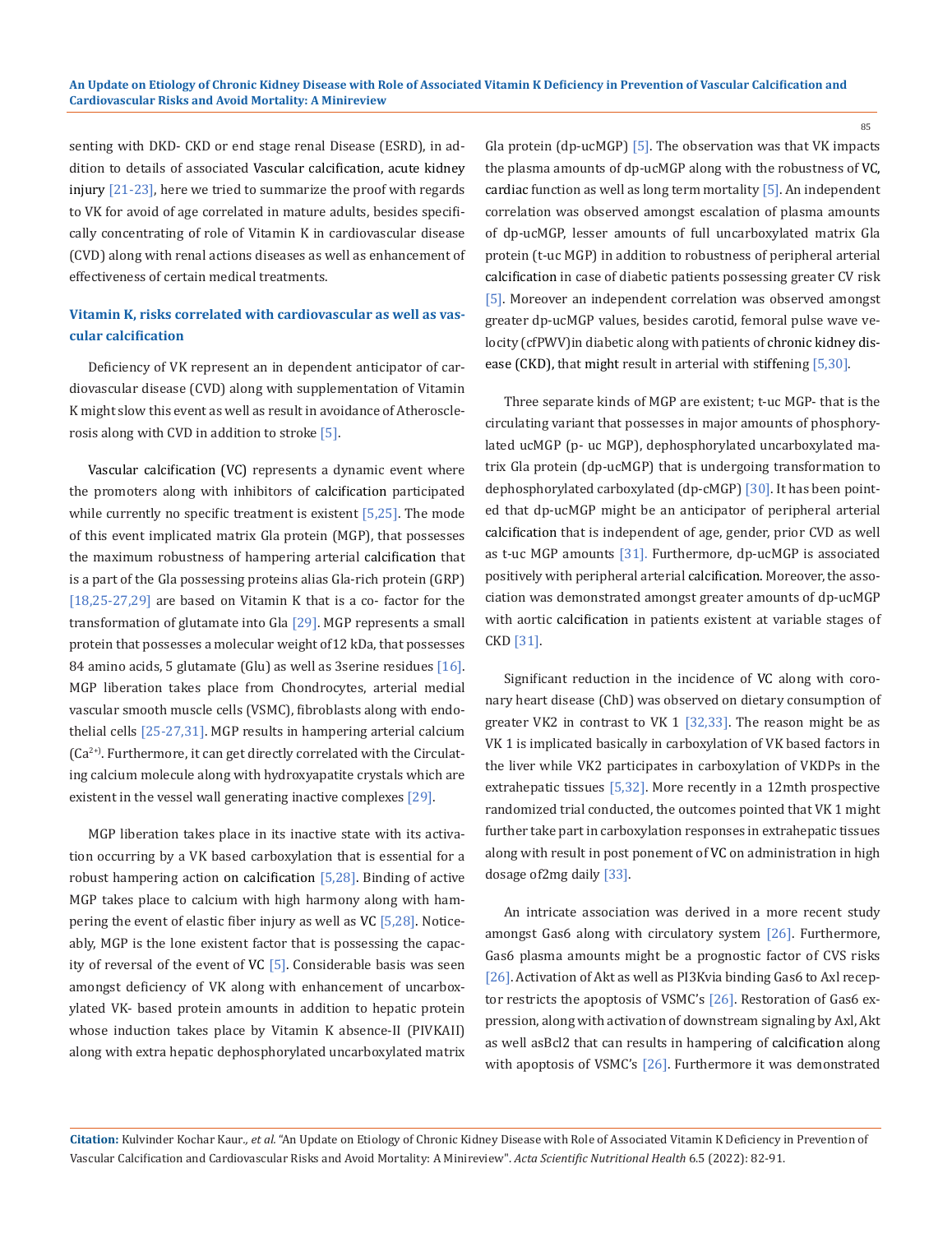that significant liberation of Gas6 in VSMC's took place in atherosclerotic plaques in contrast to healthy blood vessels [26]. The anti inflammatory cytokines transforming growth factor beta (TGF-β), caused induction of liberation of Gas6 in VSMC's. Conversely Gas6 resulted in stimulation of VSMC's via repression of proinflammatory cytokinefactor Tumor necrosis factor alpha (TNFα) as well as intercellular cell adhesion molecule (ICAM)-1) [26] Hence one can believe that Gas6acts as a factor possessing the capacity of conferring protection in Atherosclerosis [26].

Gas6 further possesses the capacity of stimulation of endothelial progenitor cell (EPC) proliferation, along with *in vivo* migration through activation of the Akt signaling pathway  $[26]$ . EPC 's have a crucial part in the production of new blood vessels or in proliferation of the prior existent vasculature  $[26]$ . These observations might form the trial of more reendothelialialization with the utilization of autologous EPC transplantation [26]. The initial metaanalysis with regards to dp-ucMGP in the form of a risk factor in case of cardiovascular episodes along with mortality was conducted dependent on the outcomes obtained from 11 trials performed on 33289 patients [33]. Zhang., *et al*. [31], observed that the Circulating dp-ucMGP possessed a correlation with an escalation of risk of all-cause mortality (HR1. 77;95%CI1. 44-2. 18; p = 0. 476) as well as cardiovascular mortality (HR1. 84;95%CI1. 33-2. 55; p = 0. 896) however not with the risk of CVD mortality (HR1. 41;95%CI0. 94-2. 12; p = 0. 068). Hence greater dp-ucMGP amounts resulted in a 70% escalation of risk of all cause mortality along with 80% escalation of risk of CVD mortality. However, this meta-analysis documented that the dietary consumption of VK 1, besides not being correlated with risk of all cause mortality (HR0. 90;95%CI0. 73-1. 12;4studies) along with CVD mortality (HR0. 92;95%CI0. 53-0. 93;  $p = 0.0644$ ] [34].

One more meta-analysis dependent on the results derived from 21 articles detailed Clinical studies inclusive of 222592 recruiters [34]. A significant association was illustrated byChen., *et al*. [35] amongst VK1 consumption as well as a full CHD by Chen., *et al.* [35], (pooled HR0. 92;95%CI0. 84-0. 99;4studies) along with VK2 as well as full CHD (0. 70;95%CI0. 94-2. 12; 2studies). Nevertheless, no significant correlations were observed amongst a dietary intake of VK along with all-cause mortality, CVD mortality, or stroke. escalation of plasma dp-ucMGP was correlated with an enhancement of all-cause mortality (HR1. 84;95%CI1. 48, 2. 28;5studies) as well as CVD mortality HR1. 96;95%CI1. 47, 2. 61;2studies). Thus Che.,

*et al*. 's [35] conclusions were that a greater VK dietary consumption was correlated with a lesser risk of CHD, in addition to greater plasma dp-ucMGP amounts possessed an association with the escalation of risk of all-cause mortality, as well as CVD mortality.

Thus, these outcomes corroborated the correlation amongst dietary VK consumption, plasma dp-ucMGP amounts in addition to cardiovascular risk. This pointed that a significant, part of VK in these events that needs greater research.

#### **Chronic kidney disease as well as vitamin K**

Generally sub Clinical Vitamin K deficiency is an observation in Chronic Kidney Disease (CKD) patients might be correlated with an escalation of risk of mortality along with morbidity in this patients population [36]. The properties of Vitamin K deficiency is lesser amounts of Circulating Vitamin K along with greater inactive VKDP [26]. Lesser Vitamin K consumption in addition to decrease in the carboxylation event of VKDP comprise the major causes of this kind of status [26].

The VKDP action might get impacted by numerous factors in case of CKD patients [37]. Certain ofthese result in Vitamin K deficiency as well as reduction of VKDP action, like i) dietary restrictions that are correlated with lesser Vitamin K consumption, dysbiosis secondary to the uremic situations, haemodialysis (HD) treatment iv) sevalamer (phosphate binder) or Vitamin K analogue (Vitamin K antagonist s). Conversely certain factors might result in an escalation of VKDPi) calcimimetics administration, ii) utilization of Vitamin D (VD) analogue, iii) utilization of mycophenolate mofetil iv) Kidney transplantation [32]. More recently outcomes from a study pointed that treatment with statins might impact the Vitamin K metabolome in CKD patients [38].

Mice that had received feeding with VK 1along with simultaneous atorvastatinn, a41%decrease in MK-4 in Kidney was seen [32]. Ina Clinical study performed on patients on HD who got treatment with statins, a greater coronary artery calcification (CAC) in addition to greater propagation of calcification [38].

Documentation with regards to Gas6 amounts escalation in CKD patients in addition to patients going through HD was further done [26] In an animal study it was illustrated that Gas6 possessed the capacity of conferring protection against renal ischemia-reperfusion damage [28]. The observation was that Gas6 possessed an ad-

**Citation:** Kulvinder Kochar Kaur*., et al.* "An Update on Etiology of Chronic Kidney Disease with Role of Associated Vitamin K Deficiency in Prevention of Vascular Calcification and Cardiovascular Risks and Avoid Mortality: A Minireview". *Acta Scientific Nutritional Health* 6.5 (2022): 82-91.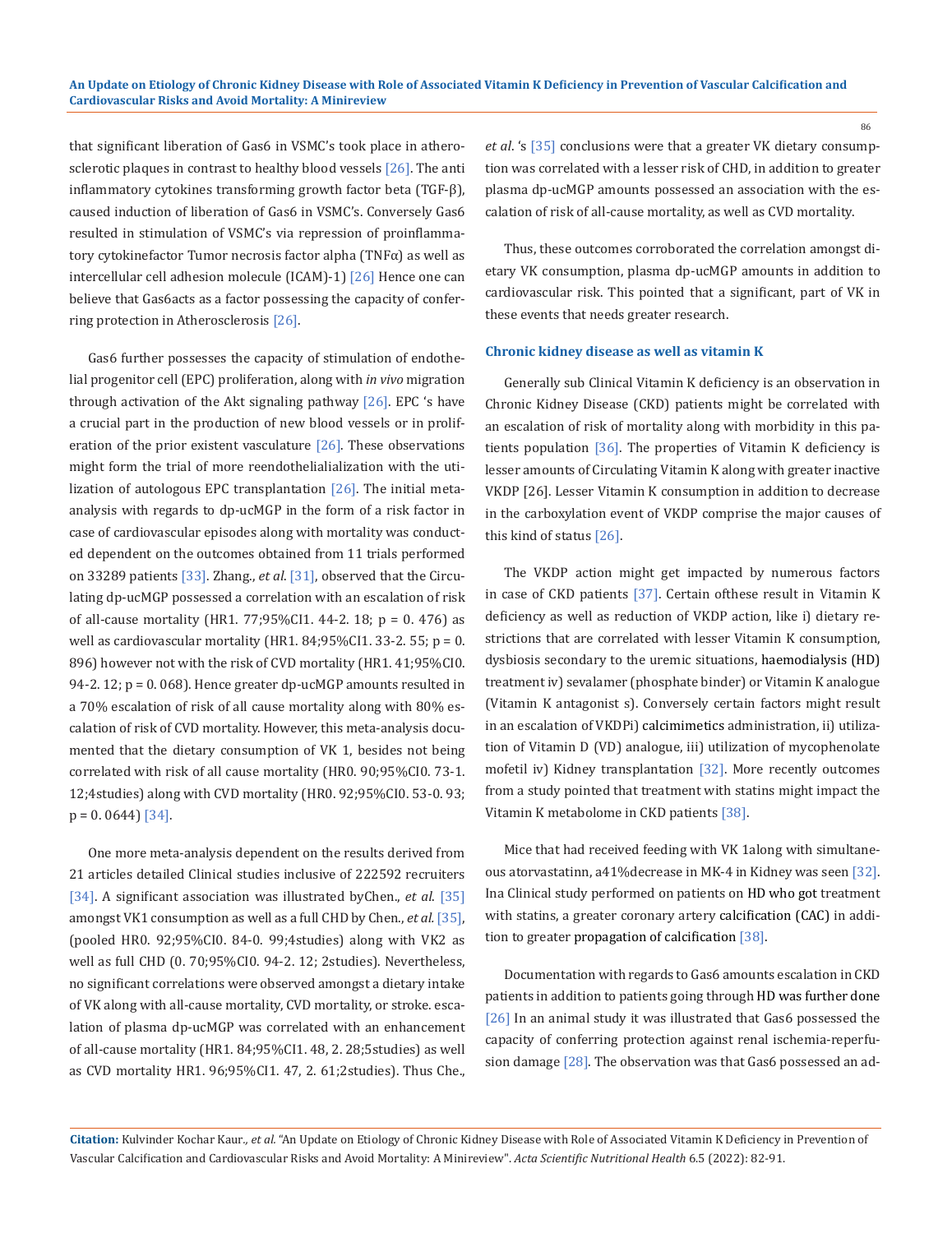vantageous action on Acute Kidney injury in view of it having anti inflammatory along with immuno controlling characteristics [26]. It has been pointed that this action might be associated with endothelial action along with the inflammatory event in these patients [3]. It was demonstrated that disturbance as well as inflammation of Glomerular capillaries resulted in an escalation of Gas6 amounts [26]. Thus upregulation of Gas6 occurs in numerous inflammatory nepaphropathies [26].

An escalation of Gas6 amounts was illustrated in a mouse model of Acute Kidney injury in an experimental study conducted whose induction occurred secondary to sepsis that was correlated with enhancement survival in correlation with a reduction in serum urea nitrogen, creatinine in addition to apoptosis of renal tissues [26]. The researchers found a remarkable reduction in the liberation of proinflammatory cytokines, like TNFα) as well interleukin-12β (IL-1β) by the activation of Gas6 [33,39]. In its active form it got demonstrated that Gas6 resulted in VSMCs calcification by blockade of apoptosis along with avoidance, of apoptotic VSMCs vesicles calcification to act as nidus for the calcium -phosphate getting precipitated [37]. Hyperphosphatemia stimulated calcification of VSMCs has a correlation with the downregulation of expression of Gas6 in addition to hampering of calcification of VSMCs by VK2 by the restoration of this Gas6 anti apoptotic pathway [37] outcomes of Clinical studies pointed that an association amongst a lesser ucMGP amounts along with a reduction in eGFR in patients with CHD [5]. Nevertheless, albumin: creatinine ratio kept unaltered in this group of patients [25]. Conversely an escalation of dp-ucMGP amounts occurred slowly with a reduction in eGFRdetermined renal function in patients possessing variability of renal impairment [30].

A cohort study got performed by Dai., *et al*. [30], in 493 patients in stage 5 of CKD (CKD-5)  $[40]$ . assessment, of the correlation amongst functional deficiency of Vitamin K, besides all cause mortality along with if there was a modification of this correlation was done by Dai., *et al*. in the existence of VC in CKD-5. Every escalation of Standard deviation in dp-ucMGP had a correlation with an escalation of risk of demise from any of the etiologies (sub hazardratio (sHR)1. 17;95 and CI, 1. 01-1. 37), adjustment of age, gender, cardiovascular disease (CVD), DM, mass index (MI), inflammation in addition to HD treatment. This correlation was further significant, subsequentto adjustment for CAC as well as AVC in the sub assessment (sHR 1. 22, 1. 01-1, 48as well as;1. 27, 1. 01-1. 60 respectively). Hence Dai., *et al*. [30], illustrated that the functional deficiency of Vitamin K had a correlation with escalation of demise irrespective of the existence of VC in patients with ES CKD [40].

Diabetic nephropropathy is a usual complication that takes place in DM patients that resulted in end stage renal Disease (ESRD). Apparenthly Gas6 has a part in the etiopathogenesis. Nevertheless, the results derived with regards to the part played by Gas6 in this nephropropathy is debatable [26]. Hence. Nagai., *et al.* illustrated an escalation of glomerular expression of Gas6 along with Axl in streptozocin (STZ), induced Diabetic rats possessing glomerular nephropropathy [41]. Conversely Hung., *et al*. [42], conducted a study in type 2 diabetes mellitus (T2DM) patients found besides an enhancement of plasma Gas6 amounts in addition to its reduction [32]. Furthermore the amounts possessed an inverse association with fasting blood glucose (FBG), TNFα), interleukin-6 (IL-6), along with vascular cell adhesion molecule [VCAM]-1 [42]. Other researchers pointed to a reduction of Gas6 with the deterioration of proteinuria [43]. It was pointed that a complicated crosstalk amongst molecular charge as well as mass might have a part in the glomerular filtration rate (GFR) of Gas6 [25,26]. Furthermore Gas6 in addition to albumin share a common molecular weight along with charge, therefore might crosstalk with glomerular membrane [25,26]. Hence the plasma Gas6 amounts might alter in various stages of diabetes [25,26].

Diabetic patients possessing a greater CV risk an independent correlation amongst an escalation of dp-ucMGP in addition to the robustness of peripheral arterial calcification was illustrated [5,44]. Furthermore an independent correlation amongst greater dp-ucMGP amounts along with cfPWV)in diabetic along with patients of CKD was observed that can result stiffening of large arteries [5,30].

More recently a prospective study performed on 66 Diabetic patients with CKD illustrated that greater plasma dp-ucMGP amounts  $(> 656pM)$  had a correlation with all-cause mortality (HR = 2.63,  $= 1.7 - 5.94$ ; p = 0.002), CV mortality (HR = 2.82, 95%CI = 1.07-7. 49; p = 0. 037) as well as propagation of CKD (HR = 4. 02, 95%CI = 1. 20-13. 46;  $p = 0.024$  [45]. These outcomes were in bargain with the outcomes derived from the prospective general population based Prevention of Renal andVascular End Stage Disease (PRE-VEND) study that was inclusive of 4275 recruitment of patients [36] In case of 31% of the total study population functional, Vita-

**Citation:** Kulvinder Kochar Kaur*., et al.* "An Update on Etiology of Chronic Kidney Disease with Role of Associated Vitamin K Deficiency in Prevention of Vascular Calcification and Cardiovascular Risks and Avoid Mortality: A Minireview". *Acta Scientific Nutritional Health* 6.5 (2022): 82-91.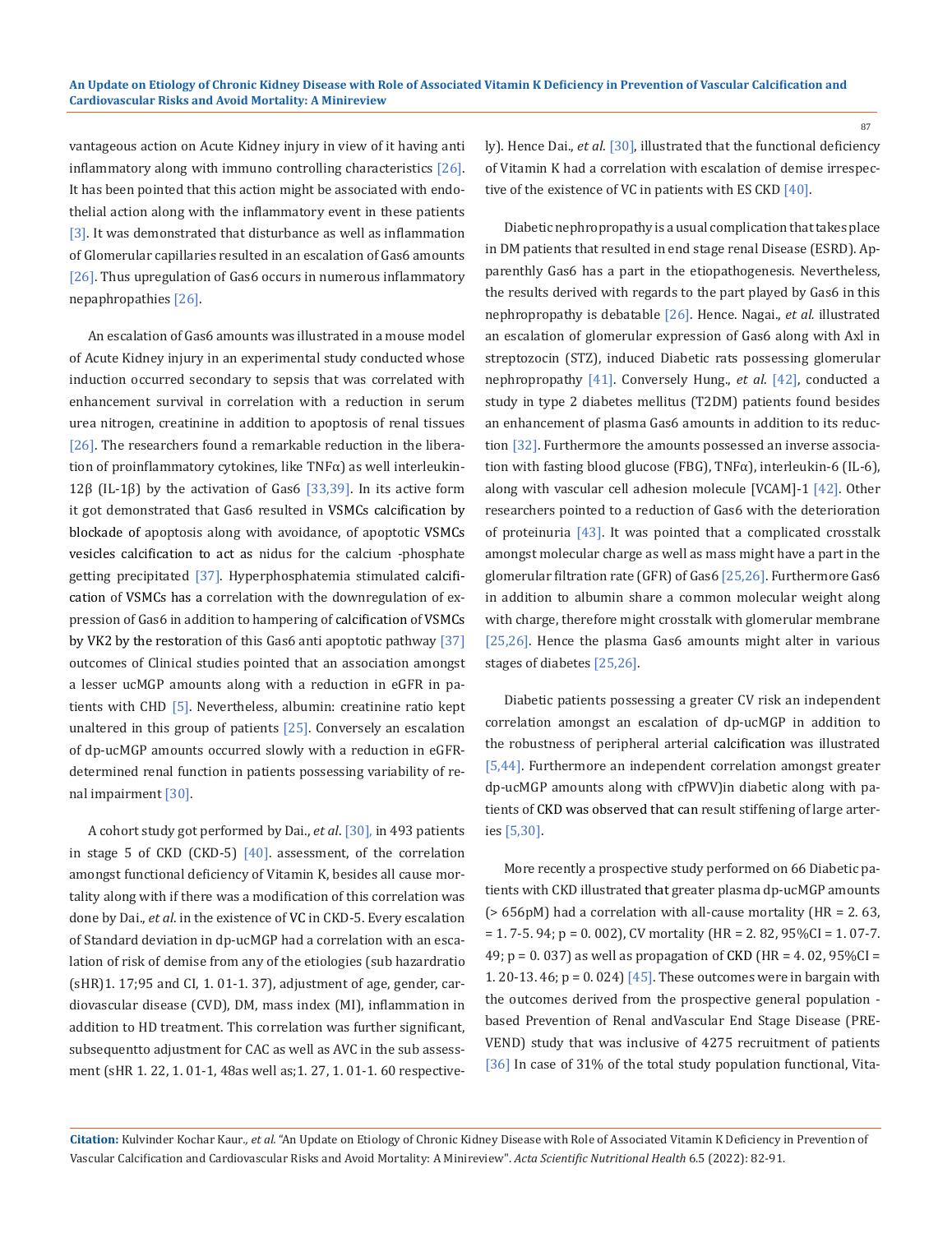min K deficiency (dp-ucMGP > 500pmol/l)was determined along with the incidence was much greater amongst, the older patients in addition to the ones with co- dp-ucMGP morbidities like T 2DM, Hypertension, as well as CVD. Riphagen., *et al*. [46], found a significant correlation amongst greater plasma dp-ucMGP amounts with all cause mortality (HR) 95%CI = 0. 20 (0. 12-0. 33), p < 0. 001); squared term 1.14 (1.10-1.17), p < 0.001); [46].

Chronic Kidney Disease (CKD) causes a predispositionto early vascular aging (EVA) that gets modulated bymedial VC  $[47]$ . The outcomes pointed that cellular aging along withinflammation secondary DNA injury could result in pathological situations, possessing the properties of exaggerated EVA. It was demonstrated, that nuclear factor, erythroid 2 related factor (NRF2) signaling in addition to VK possessed a significant part with regards to counteraction of Oxidative stress (OS), DNA injury, inflammation, Senescence. Hence it was suggested that NRF2 activation, besides supplementation of Vitamin K might give an innovative target for treatment in the context of EVA [47].

In the current decade greater attention has been paid to Vitamin K with regards to part of Vitamin K in calcification of arteries in particular in CKD patients [5,18,25-27,29]. In CKD patients, VC takes place broadly in early stages as well [48]. Like CAC took place in 13% of patients without renal disease, in 40% of nondialyzed CKD patients, in 57% of patients initiating dialysis, in addition to83% of CKD patients on long term dialysis [48].

MGP possesses a significant part in the form of hampering, calcium getting deposited besides crystallizing in the blood vessels wall [31]. MGP might retard propagation of VC in patients with CKD by binding hydroxyapatite crystals [33]. Thus interference with their getting deposited along with macrophages modulates facilitation of clearing [33]. Furthermore crosstalk, amongst MGP along with Bone morphogenetic protein (BMP2)causes hampering, of VSMC Osteoblasts conversion that possesses a key part in the generation of VC.

Deficientcy of Vitamin K results in formation of uncarboxylated MGP (uc- MGP). escalation of uc- MGP amounts on arterial walls are possessing acorrelation with the robustness of the VC [33]. Like observed in numerous studies the amounts of circulating dpucMGP enhances slowly in the following stages of (CKD [33]. Its amounts have got correlated with robustness of aortic valve calcification (AC) and Vascular stiffness [VS) [33]. Thus it has been pointed that dp- ucMGP amounts have a correlation with high risk or cardiovascular mortality in addition to all cause mortality [5]. Moreover dp- ucMGP amounts are further correlation with large arterial stiffness [30].

Calciphylaxis, VC or calcifying uremic arteriolopathy (CUA) are occasional conditions which might threaten life, taking place basically in patients with end stage renal disease (ESRD) [49]. This condition possesses the properties of calcification of cutaneous arterioles in addition to is fast propagating, correlated with robust painful ulcers of skin. VC is usually seen in patients on HD [48]. Greater plasma amounts of uncarboxylated MGP (uc MGP) as well as carboxylated MGP (c MGP) were seen in patients on HD with Calciphylaxis in contrast to patients on HD without Calciphylaxis [50]. correlation of VitaminK deficiency with a lesser amount of c MGP along with might be implicated in the pathogenesis of Calciphylaxis [50].

Further details of VitaminK in coagulation, BMD, see ref 5, 24.

### **Conclusions**

Utilization of Vitamin K has been posited with regards to supplementation along with conferring protection, in patients who possess, greater chances of formation of VC or bone situations in particular in case of patients with Chronic Kidney Disease (CKD). The outcomes derived till now are not incontrovertible. However no large scale randomized controlled trials (RCT) have been performed on patients with CKD, that pointed that Vitamin K supplementation for nephro protection depending on the generation of Vascular calcification in addition to the correlated mortality along with morbidity. Furthermore the query with regards to which VK utilization is to be done, VK 1 or2? Apparently VK 2 has greatsignificance might be for extrahepatic VKDP in addition to in all probabilityis without harm, besides economical [48]. Nevertheless, not properly conducted controlled trials are existent that valdated this reasoning. Conversely, as an alternative VK 1 might be of use since it gets converted to VK2, however in 10 fold greater dosage in contrast to VK2 [48].

One further hurdle is that the dosage advocated varies from country to country as well as source  $[28]$ . These days the dosage advocated dosage is 90μg daily for healthy adult women along

**Citation:** Kulvinder Kochar Kaur*., et al.* "An Update on Etiology of Chronic Kidney Disease with Role of Associated Vitamin K Deficiency in Prevention of Vascular Calcification and Cardiovascular Risks and Avoid Mortality: A Minireview". *Acta Scientific Nutritional Health* 6.5 (2022): 82-91.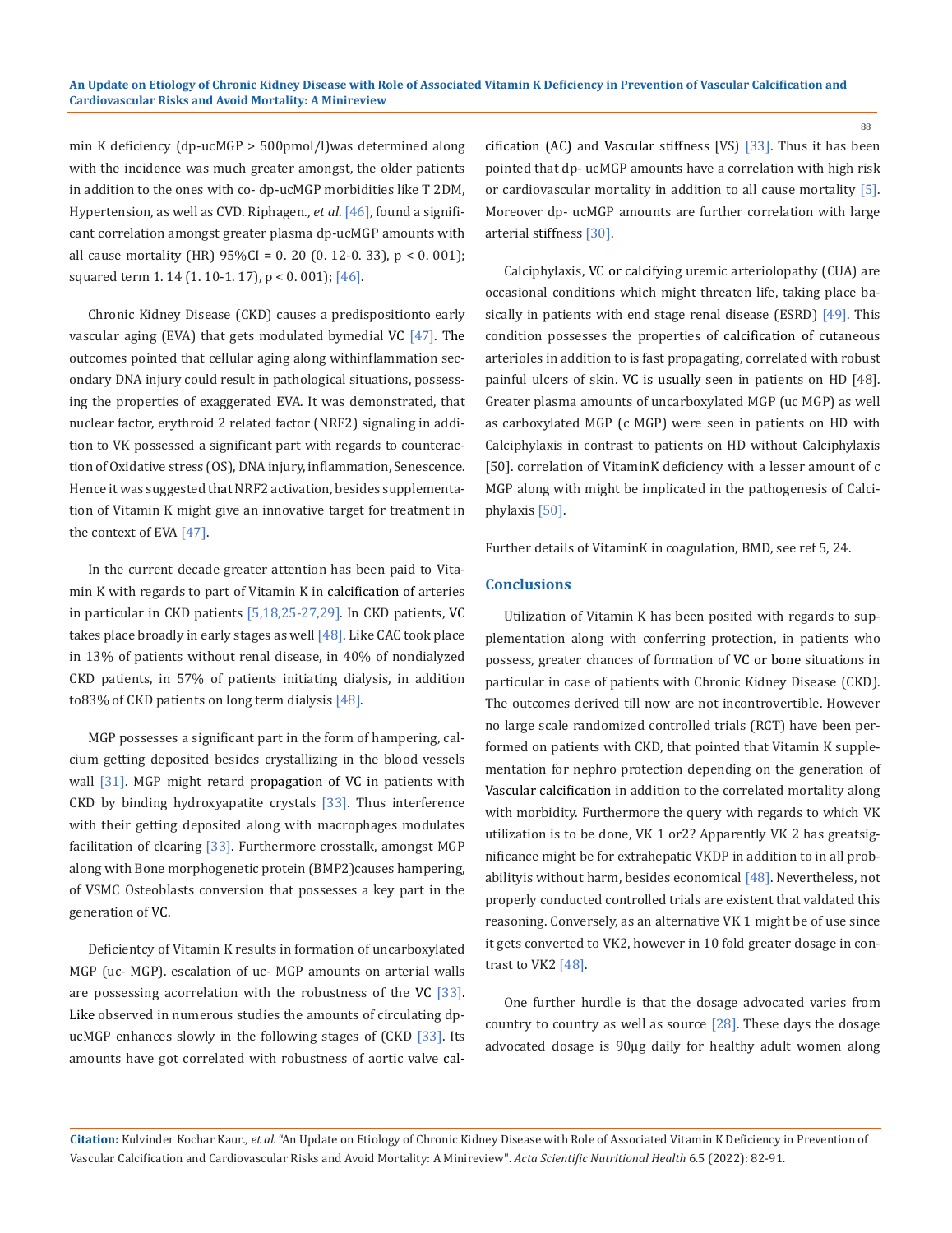with65-120μg daily for healthy adult men [26] In the Institute of Medicine in US are 120μg daily for men as well as 90μg daily for women [18,28]. Conversely advocated dosage for the LARN from Italy (Reference Levels of Assumption Nutrients and Energy) are significantly greater along with based on age are140μg daily for 18- 59 yr old; as well as 170μg daily for those > 60yrs  $[28]$ . Conversely advocated dosages in Belgian Conseir Supérieur de la Santé is 50-70 μg daily for VK1 for adult population [9]. Hence no uniform agreement is present  $[28]$ . Greater randomized studies depending on a large population are required to get conducted for ansering this query.

## **Bibliography**

- 1. Maurya PK., *et al*. "Role of Oxidative stress in erythrocytes as a function of human age". *World Journal of Methodology* 5 (2015): 216-222.
- 2. Rusu ME., *et al*[. "Antiaging potential of tree nuts with a focus on](https://pubmed.ncbi.nlm.nih.gov/29616249/)  [phytochemical composition, molecular mechanisms and ther](https://pubmed.ncbi.nlm.nih.gov/29616249/)[mal stability of major bioactive compounds".](https://pubmed.ncbi.nlm.nih.gov/29616249/) *Food and Function journal* [9 \(2018\): 2554-2575.](https://pubmed.ncbi.nlm.nih.gov/29616249/)
- 3. [Harshman S and Shea M. "Vitamin K in chronic aging diseases:](https://link.springer.com/article/10.1007/s13668-016-0162-x)  [inflammation, cardiovascular disease, and osteoarthritis".](https://link.springer.com/article/10.1007/s13668-016-0162-x) *Cur[rent Nutrition Reports](https://link.springer.com/article/10.1007/s13668-016-0162-x)* 5 (2016): 90-98.
- 4. [Braasch-Turi M and Crans DC. "Synthesis of naphthoquinone](https://pubmed.ncbi.nlm.nih.gov/33003459/)  [derivatives: menaquinone, lipaquinone and other Vitamin K](https://pubmed.ncbi.nlm.nih.gov/33003459/)  derivatives". *Molecules* [25 \(2020\): 4477.](https://pubmed.ncbi.nlm.nih.gov/33003459/)
- 5. Popa DS., *et al*[. "The role of Vitamin K in humans: implications](https://pubmed.ncbi.nlm.nih.gov/33917442/)  [in aging and age associated diseases".](https://pubmed.ncbi.nlm.nih.gov/33917442/) *Antioxidants* 10 (2021): [566.](https://pubmed.ncbi.nlm.nih.gov/33917442/)
- 6. Turck D., *et al*[. "Dietary reference values for Vitamin K".](https://www.efsa.europa.eu/en/efsajournal/pub/4780) *EFSA Journal* [15 \(2017\): e04780.](https://www.efsa.europa.eu/en/efsajournal/pub/4780)
- 7. Mense-Boonstra A., *et al*. "Bioavailability of micronutrient from Nutrient -dense whole foods zoom in in the dairy, vegatables, and fruits". *Frontiers in Nutrition* 7 (2020): 101.
- 8. Margier M., *et al*[. "Meal can alter fat soluble Vitamin Bioavail](https://pubmed.ncbi.nlm.nih.gov/30920145/)ability". *[Molecular Nutrition and Food Research](https://pubmed.ncbi.nlm.nih.gov/30920145/)* 6 (2019): [e1801323.](https://pubmed.ncbi.nlm.nih.gov/30920145/)
- 9. [Halder M. "Vitamin K: double bonds beyond congratulation](https://pubmed.ncbi.nlm.nih.gov/30791399/)  [insights into the differences between Vitamin K1 and Vitamin](https://pubmed.ncbi.nlm.nih.gov/30791399/)  K2 in health and disease". *[International Journal of Molecular](https://pubmed.ncbi.nlm.nih.gov/30791399/)  Sciences* [20 \(2019\): 896.](https://pubmed.ncbi.nlm.nih.gov/30791399/)
- 10. Wei FF., *et al*[. "Vitamin K dependent matrix Gla protein as mul](https://www.ncbi.nlm.nih.gov/pmc/articles/PMC6510326/)[tifaceted protector of vascular and tissue integrity".](https://www.ncbi.nlm.nih.gov/pmc/articles/PMC6510326/) *Hypertension* [73 \(2019\): 1160-1169.](https://www.ncbi.nlm.nih.gov/pmc/articles/PMC6510326/)
- 11. Grober U., *et al*[. "Vitamin K:an old Vitamin in a new perspec](https://pubmed.ncbi.nlm.nih.gov/26413183/)tive". *[Endocrinology in Dermatology](https://pubmed.ncbi.nlm.nih.gov/26413183/)* 6 (2015): e968490.
- 12. [Bender D. Vitamin K. "Nutritional Biochemistry of Vitamins".](https://www.cambridge.org/core/books/nutritional-biochemistry-of-the-vitamins/10B31039A2B0F4B4DC58A89C523FAE97)  [Cambridge University Press: Cambridge, UK, \(2003\): 131-147.](https://www.cambridge.org/core/books/nutritional-biochemistry-of-the-vitamins/10B31039A2B0F4B4DC58A89C523FAE97)
- 13. Simes D., *et al*[. "Vitamin K as a diet supplementation with im](https://pubmed.ncbi.nlm.nih.gov/31947821/)[pact in human health: current evidence in age-related diseas](https://pubmed.ncbi.nlm.nih.gov/31947821/)es". *Nutrients* [12 \(2020\): 138.](https://pubmed.ncbi.nlm.nih.gov/31947821/)
- 14. Li., *et al*[. "Role of Vitamin Kin preventing Oxidative injury to](https://pubmed.ncbi.nlm.nih.gov/12843286/)  [developing oligodendrocytes and neurons".](https://pubmed.ncbi.nlm.nih.gov/12843286/) *Journal of Neuroscience* [23 \(2020\): 5816-5826.](https://pubmed.ncbi.nlm.nih.gov/12843286/)
- 15. Sinbad OO., *et al*[. "Vitamins as anti-oxidants".](https://www.fortunejournals.com/articles/vitamins-as-antioxidants.html) *Journal of Food [Science and Nutrition](https://www.fortunejournals.com/articles/vitamins-as-antioxidants.html)* 2 (2019): 214-235.
- 16. Rusu ME., *et al*[. "Benefits of tree nuts consumption on aging](https://www.sciencedirect.com/science/article/abs/pii/S0924224418308203)  and age related diseases". *[Trends in Food Science and Technol](https://www.sciencedirect.com/science/article/abs/pii/S0924224418308203)ogy* [88 \(2019\): 104-120.](https://www.sciencedirect.com/science/article/abs/pii/S0924224418308203)
- 17. Fusaro M., *et al*[. "Vitamin K plasma levels determination in hu](https://pubmed.ncbi.nlm.nih.gov/27732556/)man, health". *[Clinical Chemistry and Laboratory Medicine](https://pubmed.ncbi.nlm.nih.gov/27732556/)* 55 [\(2017\): 789-799.](https://pubmed.ncbi.nlm.nih.gov/27732556/)
- 18. Dinicolantonio JJ., *et al*[. "The health benefit s of Vitamin K".](https://pubmed.ncbi.nlm.nih.gov/26468402/)  *Open Heart* [2 \(2015\): e000300.](https://pubmed.ncbi.nlm.nih.gov/26468402/)
- 19. Akbulut K., *et al*[. "Vitamin K2 needs an RDI separate from Vita](https://www.ncbi.nlm.nih.gov/pmc/articles/PMC7353270/)min K1". *Nutrients* [12 \(2020\): 1852.](https://www.ncbi.nlm.nih.gov/pmc/articles/PMC7353270/)
- 20. Kim Y., *et al*[. "Benefits of nuts consumption on insulin re](https://pubmed.ncbi.nlm.nih.gov/29165404/)[sistance and cardiovascular risk factors: multiple potential](https://pubmed.ncbi.nlm.nih.gov/29165404/)  [mechanisms of action".](https://pubmed.ncbi.nlm.nih.gov/29165404/) *Nutrients* 9 (2017): 1271.
- 21. Kulvinder Kochar Kaur., *et al*. "An Update on the Approaches of Avoidance of Propagation of Chronic Kidney Disease resulting in Reversal or Prevention of Kidney transplantation-A Systematic Review". *Under Review* (2022).

**Citation:** Kulvinder Kochar Kaur*., et al.* "An Update on Etiology of Chronic Kidney Disease with Role of Associated Vitamin K Deficiency in Prevention of Vascular Calcification and Cardiovascular Risks and Avoid Mortality: A Minireview". *Acta Scientific Nutritional Health* 6.5 (2022): 82-91.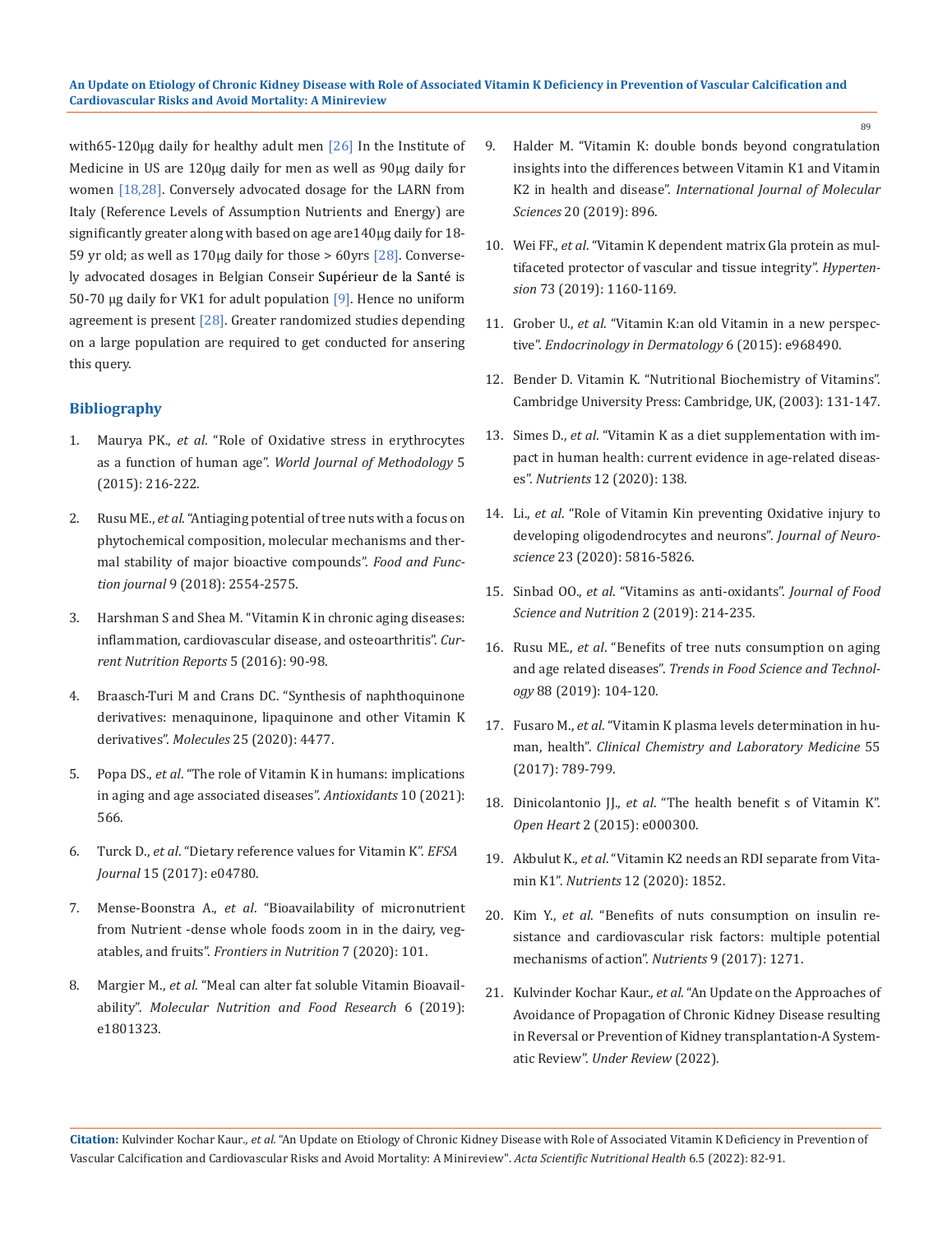- 22. Kulvinder Kochar Kaur., *et al*. "Potential role of Epigenetic Modulation in prevention or therapy for Diabetic Kidney Disease-still a dream or a reality -A Systematic Review". *J Diab Nephro Diab Mgmt* 1 (2021): 11-26.
- 23. Kulvinder Kochar Kaur., *et al*[. "An update in the utilization of N](https://www.researchgate.net/publication/358411867_An_update_in_the_utilization_of_N-acetyl_cysteine_vitamin_c_for_tackling_the_oxidative_stress_in_acute_kidney_injury_secondary_to_robust_sepsis_-A_systematic_review)[acetylcysteine and vitamin c for tackling the oxidative stress in](https://www.researchgate.net/publication/358411867_An_update_in_the_utilization_of_N-acetyl_cysteine_vitamin_c_for_tackling_the_oxidative_stress_in_acute_kidney_injury_secondary_to_robust_sepsis_-A_systematic_review)  [acute kidney injury secondary to robustsepsis - A systematic](https://www.researchgate.net/publication/358411867_An_update_in_the_utilization_of_N-acetyl_cysteine_vitamin_c_for_tackling_the_oxidative_stress_in_acute_kidney_injury_secondary_to_robust_sepsis_-A_systematic_review)  review". *[Journal of Clinical Nephrology](https://www.researchgate.net/publication/358411867_An_update_in_the_utilization_of_N-acetyl_cysteine_vitamin_c_for_tackling_the_oxidative_stress_in_acute_kidney_injury_secondary_to_robust_sepsis_-A_systematic_review)* 6 (2022): 001-018.
- 24. Stopien A., *et al*[. "Biological role of Vitamin K with particular](https://pubmed.ncbi.nlm.nih.gov/35057443/)  [emphasis on cardiovascular and renal aspects".](https://pubmed.ncbi.nlm.nih.gov/35057443/) *Nutrients* 14 [\(2022\): 262.](https://pubmed.ncbi.nlm.nih.gov/35057443/)
- 25. Silaghi CN., *et al*[. "Vitamin K- dependent proteins in kidney dis](https://www.ncbi.nlm.nih.gov/pmc/articles/PMC6479974/)ease". *[International Journal of Molecular Sciences](https://www.ncbi.nlm.nih.gov/pmc/articles/PMC6479974/)* 20 (2019): [1571.](https://www.ncbi.nlm.nih.gov/pmc/articles/PMC6479974/)
- 26. Xiao H., *et al*[. "Role of emerging Vitamin K- dependent pro](https://pubmed.ncbi.nlm.nih.gov/33448308/)[teins: growth arrest specific protein 6, Gla rich protein and](https://pubmed.ncbi.nlm.nih.gov/33448308/)  periostin (Review)". *[International Journal of Molecular Medi](https://pubmed.ncbi.nlm.nih.gov/33448308/)cine* [47 \(2021\): 2.](https://pubmed.ncbi.nlm.nih.gov/33448308/)
- 27. Ravindra BN., *et al*[. "Chronic Kidney Disease: role of Vitamin K](https://www.cmro.in/index.php/jcmro/article/view/401)  [and Vitamin D".](https://www.cmro.in/index.php/jcmro/article/view/401) *CMRO* 47 (2021): 2.
- 28. Niemick U., *et al*[. "Multifaceted function of Vitamin K with par](https://sciendo.com/article/10.21164/pomjlifesci.477)[ticular consideration of Vitamin K2-literature Review: Pomer](https://sciendo.com/article/10.21164/pomjlifesci.477)anian". *[Journal of Life Sciences](https://sciendo.com/article/10.21164/pomjlifesci.477)* 66 (2020): 39-44.
- 29. Stefanos Roumeliotis S., *et al*[. "Vascular calcification in Chronic](https://pubmed.ncbi.nlm.nih.gov/32391368/)  [Kidney Disease: the role of Vitamin K dependent matrix Gla](https://pubmed.ncbi.nlm.nih.gov/32391368/)  protein". *[Frontiers in Medicine](https://pubmed.ncbi.nlm.nih.gov/32391368/)* 7 (2020): 154.
- 30. Puzantian H., *et al*[. "Circulating dephospho- uncarboxylated](https://pubmed.ncbi.nlm.nih.gov/29788226/)  [matrix Gla protein is associated with Kidney dysfunction and](https://pubmed.ncbi.nlm.nih.gov/29788226/)  arterial stiffness". *[American Journal of Hypertension](https://pubmed.ncbi.nlm.nih.gov/29788226/)* 31 (2018): [988-994.](https://pubmed.ncbi.nlm.nih.gov/29788226/)
- 31. Wen L., *et al*[. "Vitamin K- dependent proteins involved in bone](https://pubmed.ncbi.nlm.nih.gov/29749440/)  and cardiovascular health". *[Molecular Medicine Reports](https://pubmed.ncbi.nlm.nih.gov/29749440/)* 18 [\(2018\): 3-15.](https://pubmed.ncbi.nlm.nih.gov/29749440/)
- 32. Caluwe R., *et al*[. "evaluation of Vitamin K status and rationale](https://pubmed.ncbi.nlm.nih.gov/30590803/)  [for Vitamin K supplementation in dialysis patients".](https://pubmed.ncbi.nlm.nih.gov/30590803/) *Nephrol[ogy Dialysis Transplantation](https://pubmed.ncbi.nlm.nih.gov/30590803/)* 35 (2020): 23-32.
- 33. Brandenburg V., *et al*[. "Slower progression of aortic valve cal](https://pubmed.ncbi.nlm.nih.gov/28533322/)[cification with Vitamin K supplementation: result from a pro](https://pubmed.ncbi.nlm.nih.gov/28533322/)[spective interventional proof of concept study".](https://pubmed.ncbi.nlm.nih.gov/28533322/) *Circulation* [135 \(2017\): 2081-2084.](https://pubmed.ncbi.nlm.nih.gov/28533322/)
- 34. Zhang., *et al*[. "Vitamin K status and cardiovascular events or](https://academic.oup.com/eurjpc/article/26/5/549/5925677)  mortality: a meta-analysis". *[European Journal of Preventive](https://academic.oup.com/eurjpc/article/26/5/549/5925677)  Cardiology* [26 \(2019\): 549-553.](https://academic.oup.com/eurjpc/article/26/5/549/5925677)
- 35. Chen H., *et al*[. "Association of Vitamin K with cardiovascular](https://pubmed.ncbi.nlm.nih.gov/31119401/)  [events and all-cause mortality: a systematic review and meta](https://pubmed.ncbi.nlm.nih.gov/31119401/)analysis". *[European Journal of Nutrition](https://pubmed.ncbi.nlm.nih.gov/31119401/)* 58 (2019): 2195-2205.
- 36. Cozzolino M., *et al*[. "Current therapy in CKD patients can affect](https://www.ncbi.nlm.nih.gov/pmc/articles/PMC7352600/)  [Vitamin K status".](https://www.ncbi.nlm.nih.gov/pmc/articles/PMC7352600/) *Nutrients* 12 (2020): 1609.
- 37. Fusaro M., *et al*[. "Vitamin K and Kidney transplantation".](https://www.ncbi.nlm.nih.gov/pmc/articles/PMC7551925/) *Nutrients* [12 \(2020\): 2717.](https://www.ncbi.nlm.nih.gov/pmc/articles/PMC7551925/)
- 38. Turner ME., *et al*[. "The Vitamin K metabolome in chronic kid](https://www.ncbi.nlm.nih.gov/pmc/articles/PMC6115832/)ney disease". *Nutrients* [10 \(2018\): 1076.](https://www.ncbi.nlm.nih.gov/pmc/articles/PMC6115832/)
- 39. Giangola MD., *et al*[. "Growth arrest specific protein 6 protects](https://pubmed.ncbi.nlm.nih.gov/26182998/)  [arterial against renal ischemia-reperfusion injury".](https://pubmed.ncbi.nlm.nih.gov/26182998/) *Journal of [Surgical Research](https://pubmed.ncbi.nlm.nih.gov/26182998/)* 199 (2015): 572-579.
- 40. Dai., *et al*[. "Vitamin K insufficiency, Vascular calcification and](https://pubmed.ncbi.nlm.nih.gov/33626087/)  [mortality inadvanced chronic kidney disease: A cohort study".](https://pubmed.ncbi.nlm.nih.gov/33626087/)  *PLOS ONE* [16 \(2021\): e247523.](https://pubmed.ncbi.nlm.nih.gov/33626087/)
- 41. Nagai., *et al*[. "Growth arrest specific protein 6 is involved in](https://pubmed.ncbi.nlm.nih.gov/12644472/)  [glomerular hypertrophy in the early stage of Diabetic nephro](https://pubmed.ncbi.nlm.nih.gov/12644472/)propathy". *[Journal of Biological Chemistry](https://pubmed.ncbi.nlm.nih.gov/12644472/)* 278 (2003): 18229- [18234.](https://pubmed.ncbi.nlm.nih.gov/12644472/)
- 42. Hung YJ., *et al*[. "Plasma protein Growth arrest specific protein](https://pubmed.ncbi.nlm.nih.gov/20504897/)  [6 levels are associated with altered glucose tolerance, inflam](https://pubmed.ncbi.nlm.nih.gov/20504897/)[mation and endothelial dysfunction".](https://pubmed.ncbi.nlm.nih.gov/20504897/) *Diabetes Care* 35 (2010): [1840-1844.](https://pubmed.ncbi.nlm.nih.gov/20504897/)
- 43. Li., *et al*[. "Growth arrest specific protein 6 \(Gas 6\) as a non](https://pubmed.ncbi.nlm.nih.gov/28513288/)[invasive Biomarker for early detection of Diabetic nephro](https://pubmed.ncbi.nlm.nih.gov/28513288/)propathy". *[Clinical and Experimental Hypertension](https://pubmed.ncbi.nlm.nih.gov/28513288/)* 39 (2017): [382-387.](https://pubmed.ncbi.nlm.nih.gov/28513288/)
- 44. Liabeul S., *et al*[. "Vascular calcification in patients withtype2](https://pubmed.ncbi.nlm.nih.gov/24762216/)  [diabetes: involvement of matrix Gla protein".](https://pubmed.ncbi.nlm.nih.gov/24762216/) *Cardiovascular [Diabetology](https://pubmed.ncbi.nlm.nih.gov/24762216/)* 13 (2014): 85.

**Citation:** Kulvinder Kochar Kaur*., et al.* "An Update on Etiology of Chronic Kidney Disease with Role of Associated Vitamin K Deficiency in Prevention of Vascular Calcification and Cardiovascular Risks and Avoid Mortality: A Minireview". *Acta Scientific Nutritional Health* 6.5 (2022): 82-91.